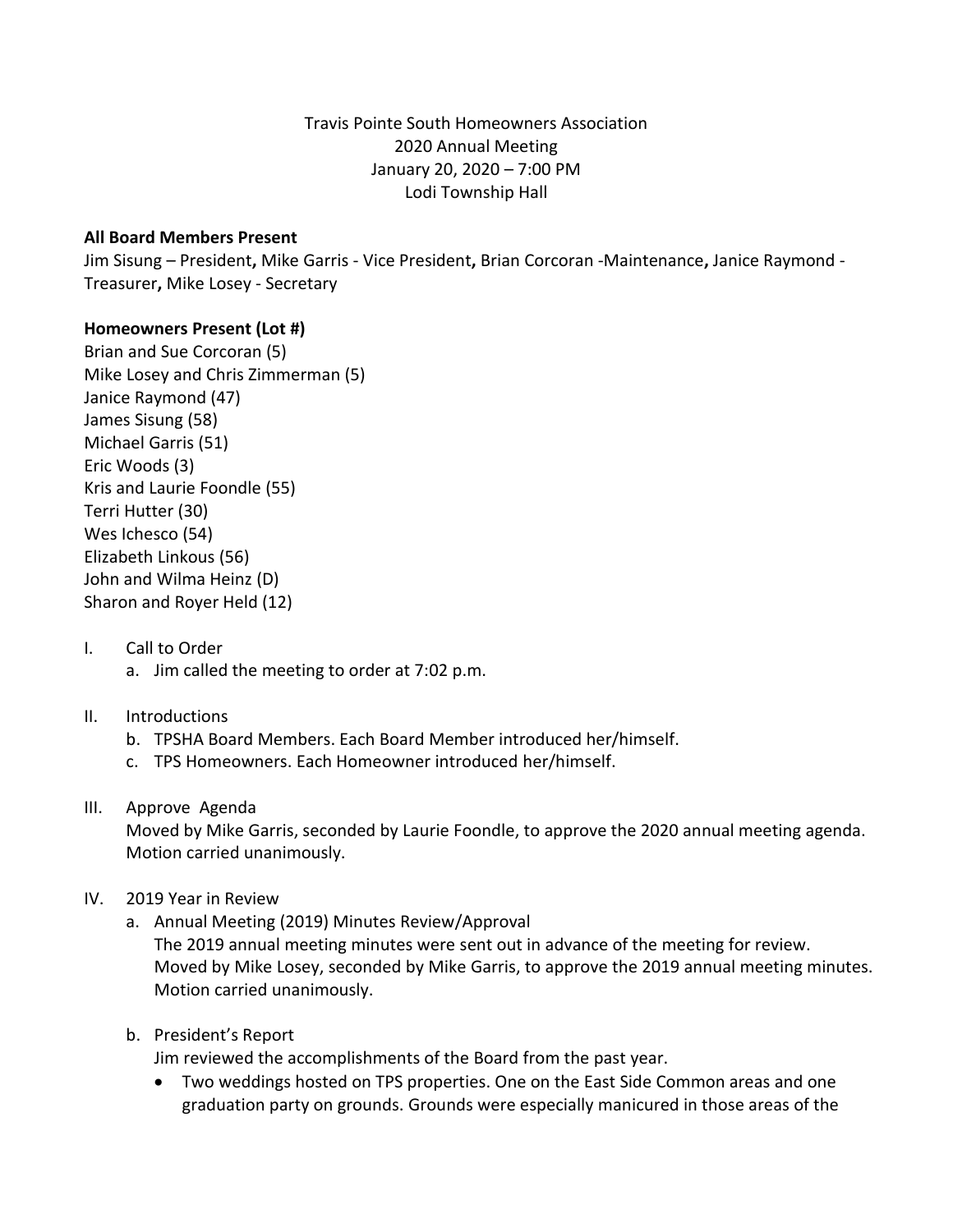events by the Corcoran family to help make the event nice. Jim thanked the Corcoran family for doing this.

- New residents moved into TPS in 2019 into one home on Candor Court and one on Bellwether Drive.
- Neighborhood party was held for the  $2^{nd}$  year in a row. Jim thanked the families who served on the volunteer committee including: Masons, Woods, Patels, and all other families that may not have been mentioned that helped with the planning, setup and cleanup of the events.
- A landscape company was hired to maintain and keep our entrances looking nice. They performed both the Spring Cleanup as well as ongoing maintenance through 2019.
- Jim thanked:
	- o Summer Cole for plantings at the North Entrance.
	- o John and Wilma Heinz for weeding the South Entrance beds prior to the landscape company taking over.
	- $\circ$  Laurie Foondle for welcoming the new neighbors with a welcome packet and keeping the TPSHA website up to date for all residents.
	- o All Board members for their work in 2019.
- c. Treasurer's Report

Janice reviewed the 2019 budgeted versus actual income and expenses, and noted:

- Homeowner dues are not increasing for 2020.
- $\bullet$  We did well with budgeting and had a surplus of  $\sim$ \$5,000, this was due to fewer snow plows. The Board is considering that the surplus may go to improvement projects for the neighborhood in 2020.
- The Board moved several matured CD's and funds that were in our Axos bank account to gain higher CD rates to get better returns at Huntington Bank.
- Trash pickup contractually increased 3% in 2020 so accommodated for this in the budget.
- The excess in the checking account is being left as the new Board comes online to review needed TPS projects for 2020.
- d. Maintenance Report

Brian reported on the 2019 grounds maintenance items:

- Maintained and improved North and South Entrances, along Textile and common areas around the ponds through hiring of landscape contractors. Entrance maintenance/cleanup is now being done by a service within our budget – without homeowners needing to volunteer to maintain grounds.
- Road health is being monitored. Roads did not get seal coated this year. We did contact a service about the cost of the road replacement. We were told around a \$200,000 cost to recap 1.5 inches, may need to have them milled down and replaced. This is TBD effort depending on when the roads will need replaced. Current replacement estimate based on the status of the roads is 5-8 years before the roads would need to be replaced. The next Board will review if the roads will require crack sealing in the summer of 2020. Road health will continue to be monitored.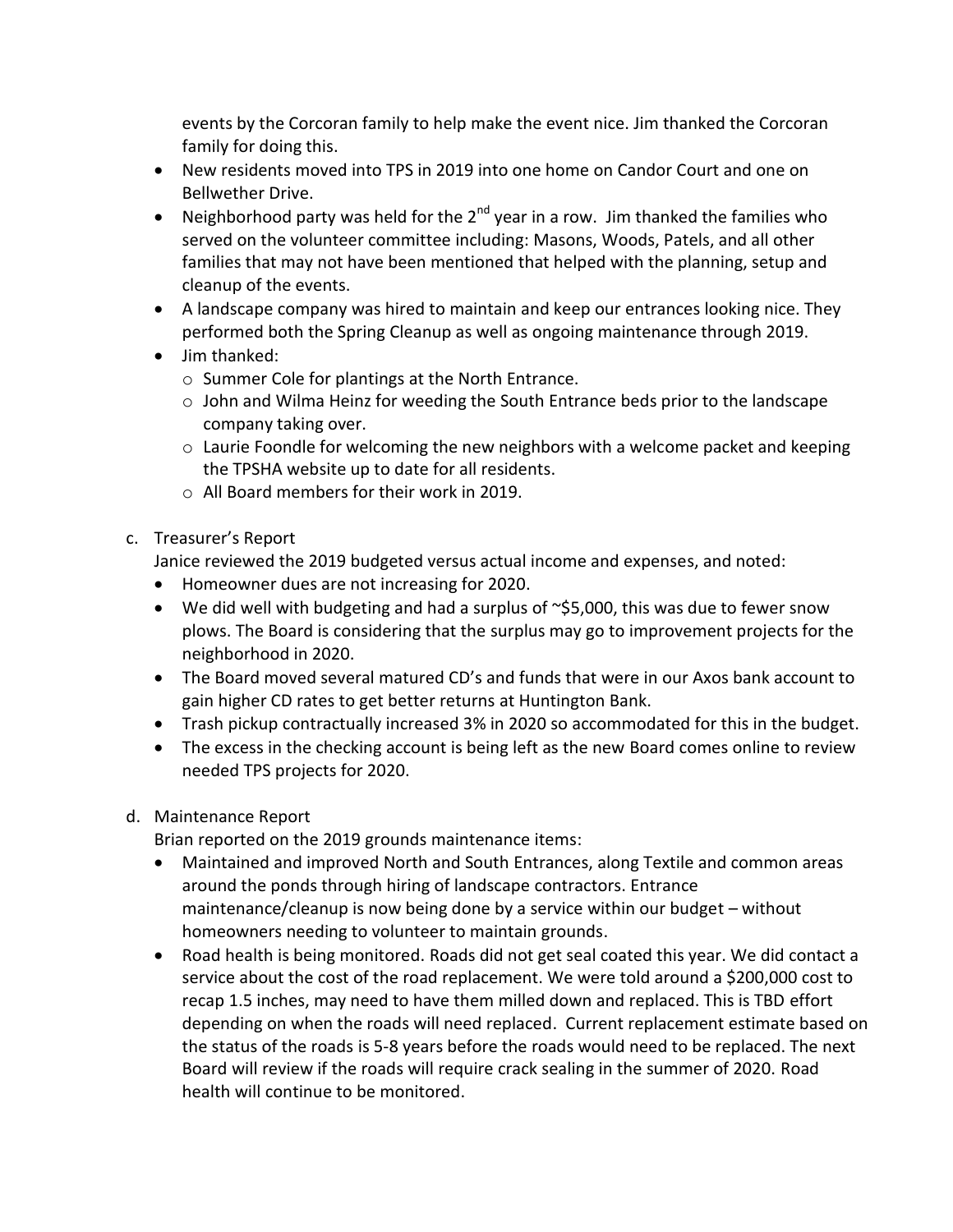- Pond treatments continue, 2x this past year, as well as a West Pond weed cleanup performed.
- Fence slats repaired. We received an estimate to replace all with new for 2020. \$12,000 for everything replaced. The next Board will review using excess funds to replace all in 2020.
- The Board approved cleaning out the hardwoods that are encroaching on the pines, this will be done this spring, including the burning bushes that are encroaching on the pines.
- Wilma and John Heinz mentioned bushes at the South Entrance and the Yew is dying and needs pulled out and replaced. The Board will have this action performed in the spring.
- Wes Ichesco requests that we have the service trim out an area of the ponds on the east side so that one can fish. The new Board will follow up with this in the spring when the service cleanup is addressed.

## V. 2020 Budget Approval

Janice presented the 2020 budget. Most of the 2020 budget amounts are similar to the 2019 budgeted amounts. Janice pointed out:

- Insurance and taxes will increase so have accommodated in this new budget.
- Trash removal going up because of contractual increase.
- Snow removal is always the unknown so the budget reflects what we feel is an adequate number to cover should there be a severe winter with snowfall.

Moved by Michael Garris, seconded by Terri Hutter, to approve the 2020 Budget. Motion carried unanimously.

- VI. 2020 TPSHA Board Nominations and Approval
	- a. Recognition of Departing Board Members Jim Sisung thanked Brian Corcoran and the homeowners thanked Jim for their service.
	- b. Introduce 2020 Board Nominations Elizabeth Linkous has volunteered and Andrew Lovett name was mentioned as being interested. The Board will contact Andrew to confirm his interest.
	- c. Additional Floor Nominations No additional nominations.
	- d. 2020 Board Approval Moved by Laurie Foondle, seconded by Brian Corcoran, to approve the new Board Members showing interest as mentioned above. Motion carried unanimously.

### VII. Open Floor

- Pothole starting to form at the North Entrance. New Board will investigate having it fixed.
- Do members want to have a 'little free library?' Littlefreelibrary.org has resources for the Board to review. Sue Corcoran volunteered to be the steward of the project for Spring/Summer 2020. The Board may also consider putting an additional concrete slab to